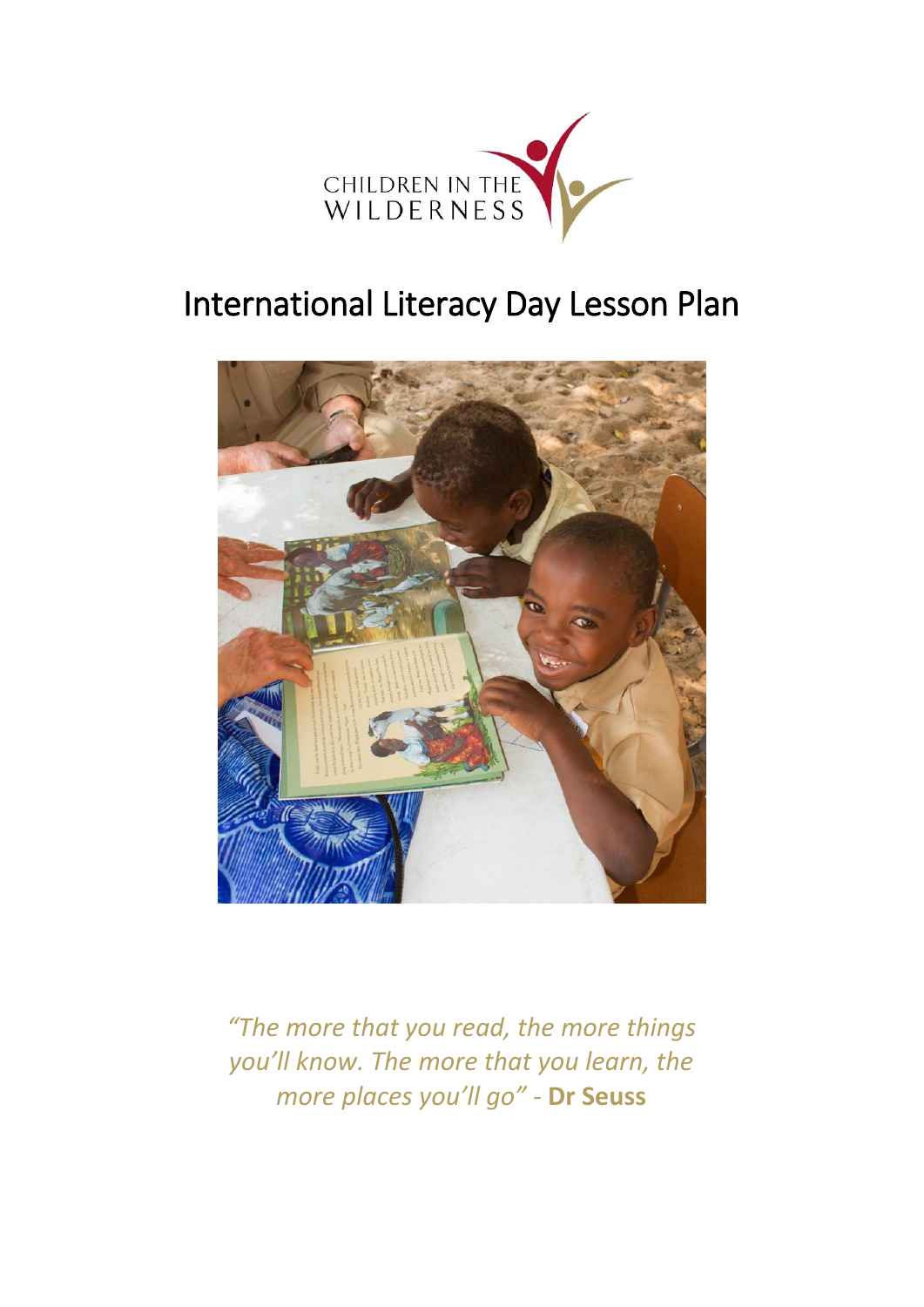

### **INTRODUCTION**

World Literacy Day is celebrated every year (annually) on the 8<sup>th</sup> of September. The aim of World Literacy Day is to highlight the importance of literacy to individuals, communities and societies.

Use your Eco-Club lesson in the week of the 8<sup>th</sup> of September to remind children about why reading is so important. Keep it fun and light, and **encourage** them to leave that day with a library book from your school library.

### **LESSON PLAN**

Read through the lesson plan in order to organise your Eco-Club session. Make use of the vocabulary list at the end of this lesson plan. Any word that is **bolded in red** in the lesson, will be in the vocabulary list. Thereafter, follow the numbered steps in order to conduct your lesson.

If you have a library centre at school, perhaps conduct part of the lesson outside under the trees, and the other half in the library.

Try and encourage the children to take a book home with them during the week of International Literacy Day.

**Note:** A clever way of making sure the children choose a book that is right for their reading level, is to do the five finger test. They should open the book on the first page, and start reading. Every time they don't understand a word, or can't **pronounce** it, they should put up a finer. If they have all five fingers up after reading the first two pages, they know that the book is too difficult for them.

**Note:** You can choose reading books in English, or in the children's home language.



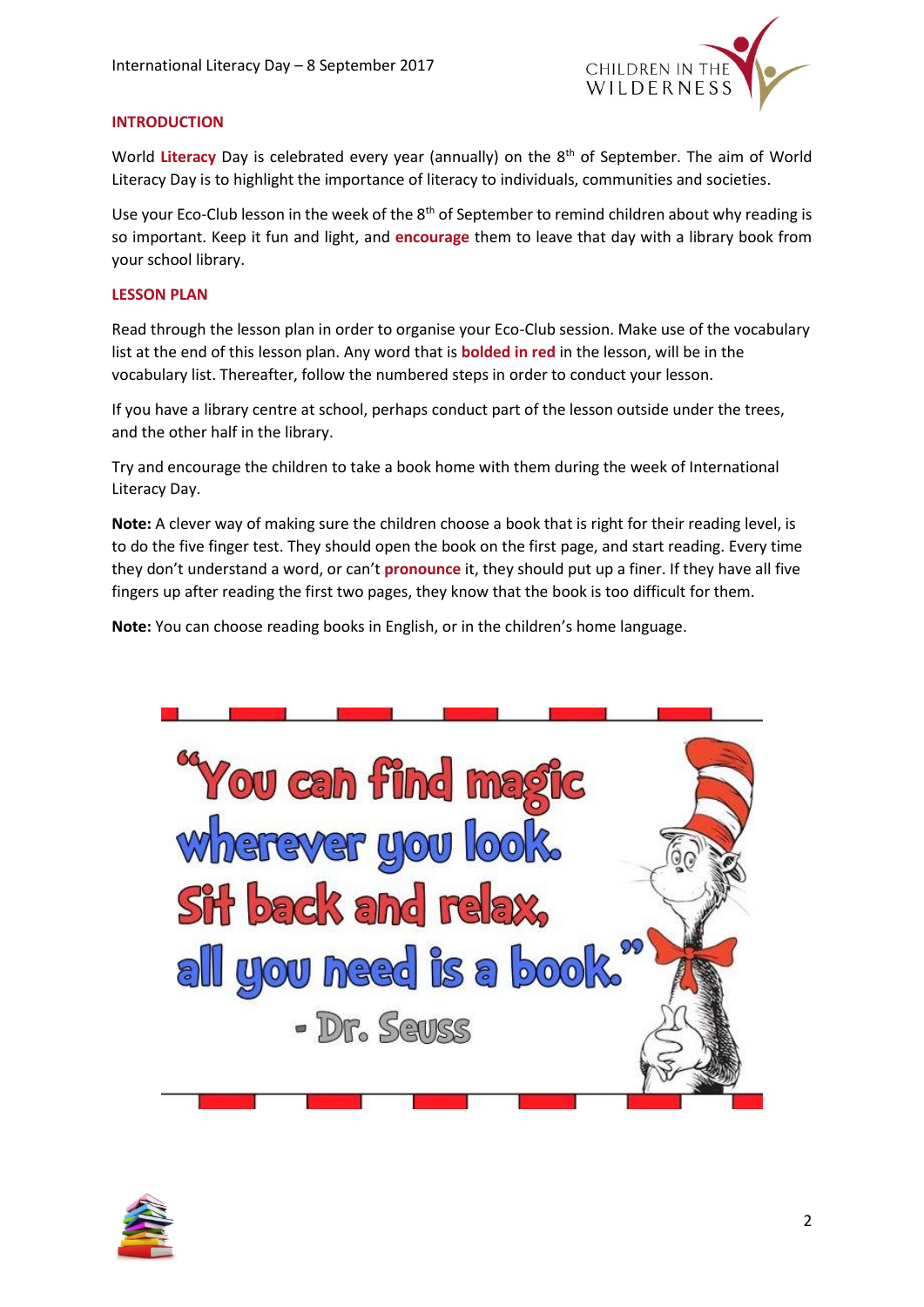

### **STAGE 1 – ENERGISER**

### **ACTIVITY**

### **Broken Telephone Time: 15mins Activity relevance to the topic: Practising speaking and listening skills**

This is a little game to help children with their speaking and listening skills and it develops pronunciation (saying a word correctly) awareness.

Have the children sit in a circle. Decide which way around the circle the message should be passed (clockwise or counter clockwise). The Eco-Mentor whispers a sentence to one person in the group, which he or she must then memorise and pass on to the next person in the circle, by whispering what they heard into the next person's ear.

For example, the Eco-Mentor could say: *The excited elephant eats eighty eggs.* Children cannot ask the person to repeat the message – they have to pass on what they've heard. That's the fun part of the game

The next person will pass the sentence on to the person next to them in the circle, and that person will pass it to the next person in the circle so on until it finally gets to the last person in the circle. The last person will then have to stand up and say what they heard.

Eco-Mentors can construct sentences with words that may sound similar to others, like working (walking), lazy (lady), grass (glass) and so on. It's really funny hearing the sentence at the end because it is often a mad distortion of the original. The children often have a good time laughing at how silly it all became in the end, and more importantly, realise the value of proper pronunciation.

**Debrief:** Talk to the children about how important it is to speak slowly and clearly, and to pronounce words properly, to make sure that people have heard what you said.

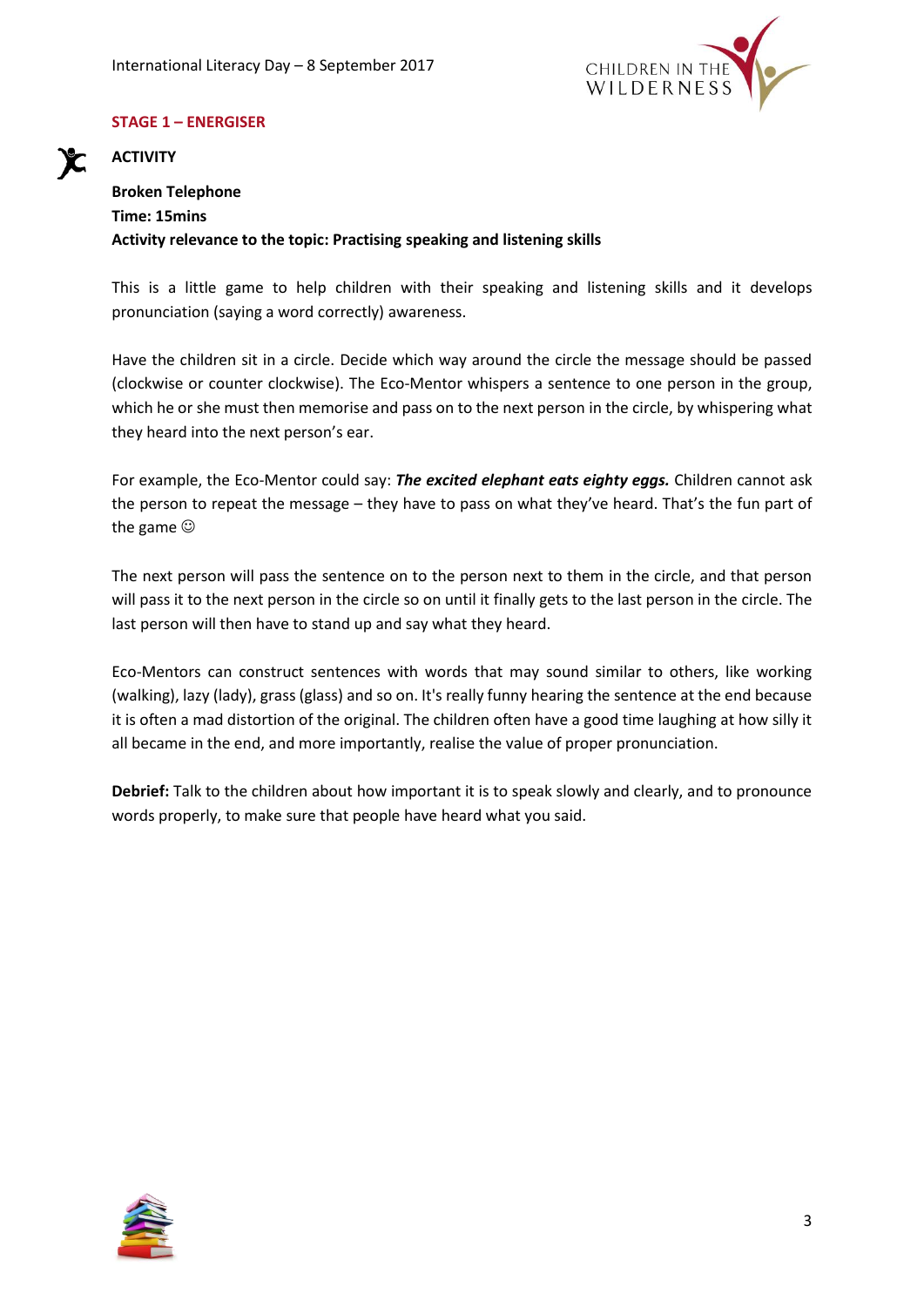

### **STAGE 2 – THEORETICAL LESSON**



### **OBJECTIVES**

To realise the importance of reading. To read together as a class.

## **DISCUSSION**

**Discussion – Why should I learn to read? Time – 15mins Location – Under the trees** 

- 1. Talk to the children about why it so important to read ask them to share their ideas with you, and then discuss the points below:
	- It teaches you things you may not have known
	- It teaches you new words
	- It enhances your **imagination** for example, reading about a country you've never been to before can make you feel like you have been there before, like you know what that country is like because you've learnt about it in your book
	- $\bullet$  It is a form of entertainment it is fun to read!
	- It improves your writing skills
	- It helps you speak better by teaching your basic sentence structures and grammar
	- It improves your communication skills
	- Nearly every job you do will require that you can read and write
- 2. Now, choose a book that is age appropriate for the children, and read it out loud to them. This can be in English, or your home language.

Show them the pictures as you read, and explain any words which they do not understand. Try and choose a book that is short enough to finish so that the children can complete the next step in the lesson plan.

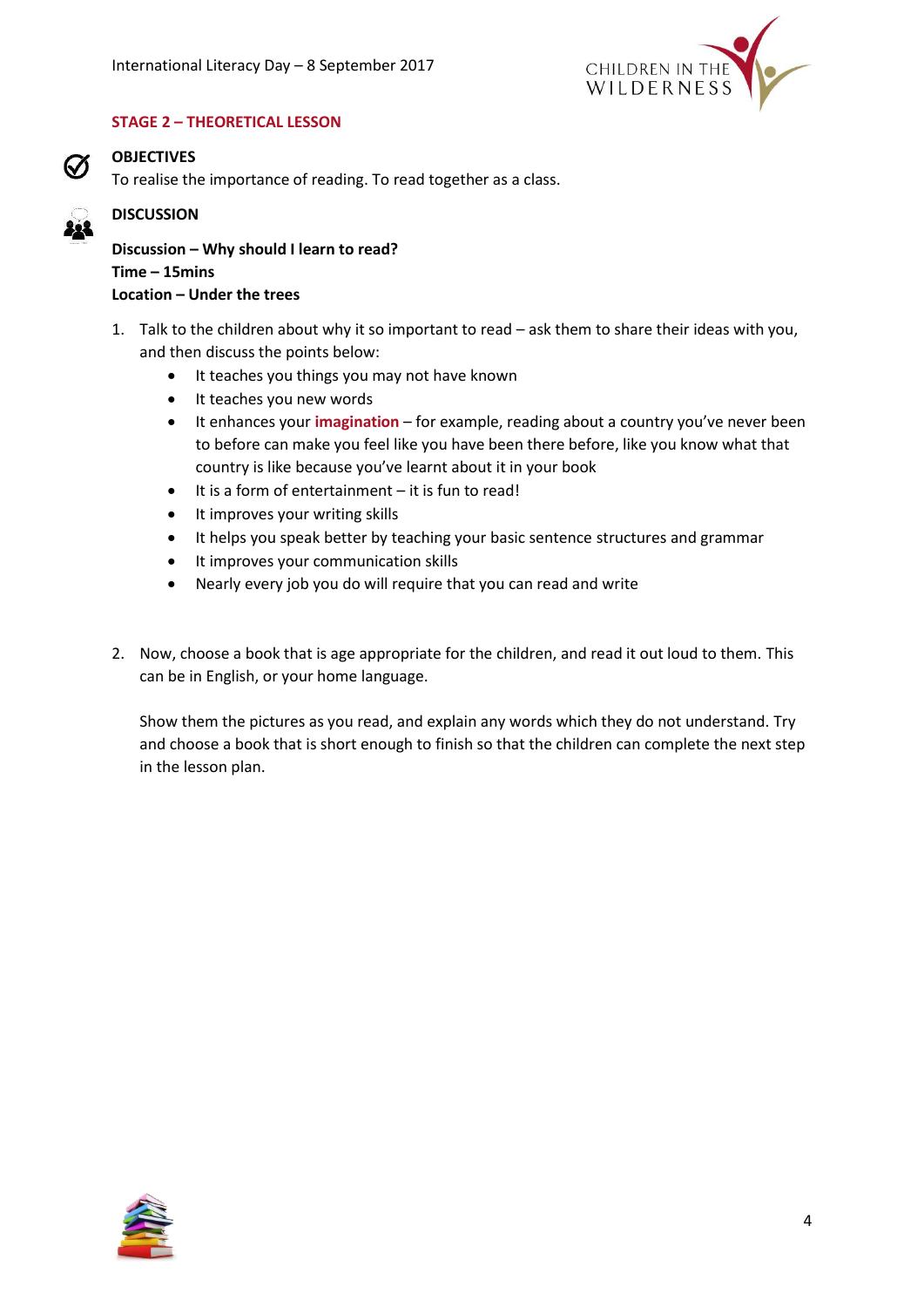

### **STAGE 3 – DIRECT EXPERIENCE**



### **OBJECTIVES**

To practise the important skill of writing.

#### **ACTIVITY**  $\mathbf{X}$

**Activity – Write a letter Time – 20mins Materials – Pens/pencils; Paper Location – Outside (if they have something to press on), otherwise inside the classroom at a desk**

- 1. Have the children write a letter to one of the characters in the book you have just read together.
- 2. They should write to the character of the story, and ask them questions about the story or more about the character. They could also propose a new ending to the story.
- 3. Their writing should be a page long. Collect the letters at the end of the lesson, just so that they children put in effort for this activity.

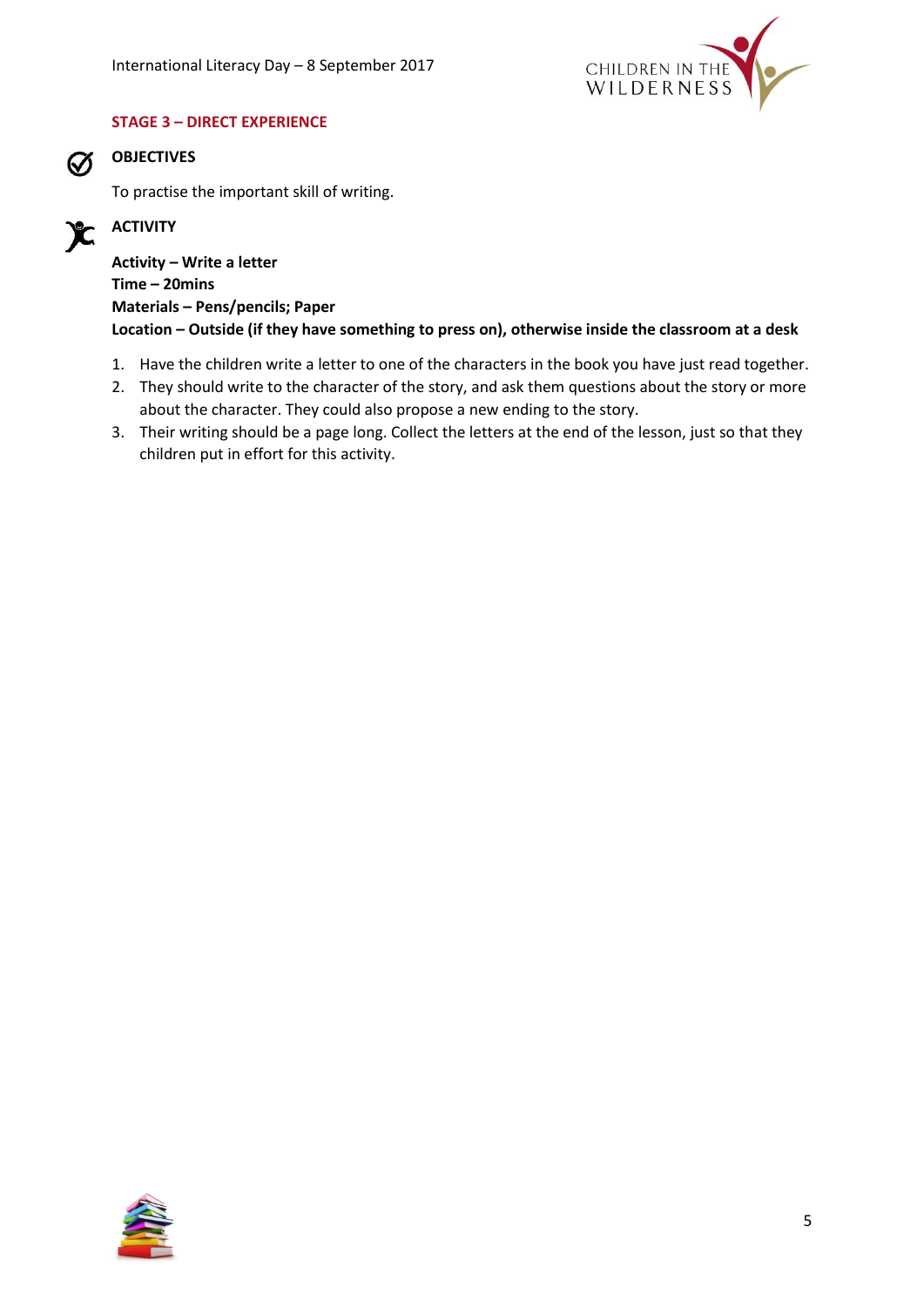

### **STAGE 4 – DEBRIEF**

Round the lesson off by asking the children to sit in pairs and talk to their friend about the best book they have ever read. They should talk about the characters, where the book took place and anything else that made the book so special.

If they haven't yet read a book, they can talk to their partners about the book you read as a class.